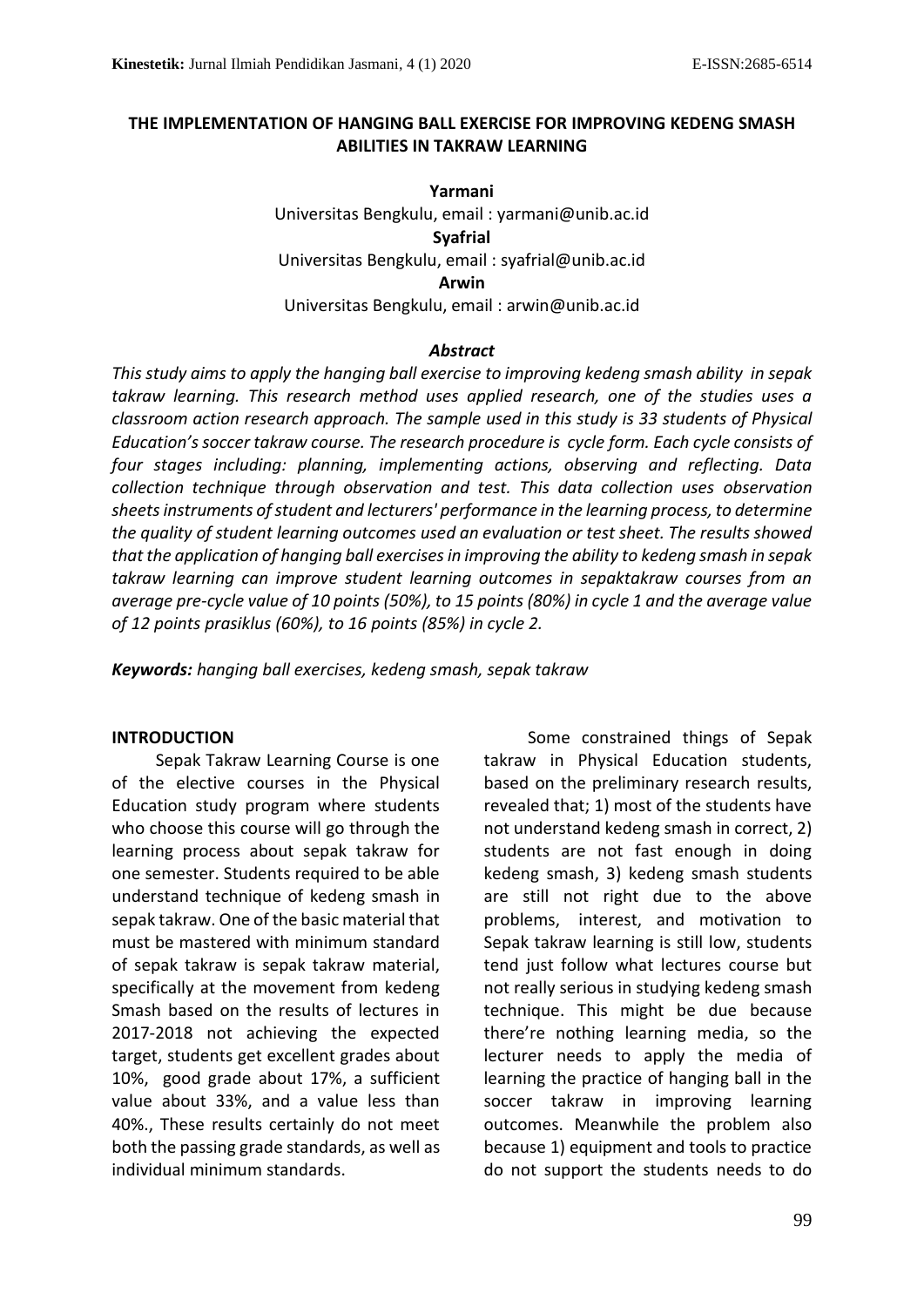exercises with sufficient frequency, it is because of the limited equipment available with a sufficient number of students of 35 people/ class; 2) The Takraw Room on the campus is actually too small for the students, so the area of student practice is very limited; 3). The absence of learning media so that students feel bored and monotonous.

Some of the situations and conditions as obstacles or obstacles to the sepak takraw learning process that have been stated above, it is necessary to have steps in order to explore the learning process to be more effective and efficient and the learning outcomes also increase. In other cases after students complete their studies, students are expected to be able to present learning to their students well with the right strategy, able to teach students actively, innovative, creative, efficient and fun (Paikem). One of the steps in order for good learning to occur, teachers should shift their views from teaching as a source of authority to their role as creative facilitators and mediators, so as to develop students' thinking abilities (Widi, 2007: 2).

According to Mosston & Asworth, 1994 in Irwandi (2009: 55) said that teachers must take a new approach, by applying and utilizing a variety of teaching abilities, teaching methods and styles that can effectively with specific learning environments, unique and typical, this learning can improve the students ability in learning process. In Indonesian dictionaries, learning is trying to having intelligence or knowledge. Here are various learning understandings according to experts. According to Gage, learning is a process which an organization changes its behavior. According to Skinner, learning is a adaptation process or behavior adjustment that takes place progressively. Learning also understood as a behavior, when people learn, the response becomes better, if do not, the response decreases.Thus, learning

interpreted as a possibilities change or the response chance.

Noehi Nasution said that, learning is a process that allows the emergence or change of a behavior as formation result of the main response, with the condition that the change or the emergence of new behavior is not caused by maturity or temporary changes due to a thing. Snelbecker talked that, learning is to include behavior from the simplest to the most complex where the change process must be self controlled by external factors.

The learning process occurs internally and is personal in students, so that the learning process leads to objectives achievement in the curriculum, the instructor or teacher must plan carefully and systematically various learning experiences that enable changes in student behavior accordance with what expected. When the learning process occurs, together with that the teaching process occurs. This would be easy to understand because if there is learning, of course there will be those who teach and vice versa. In the teaching and learning process, teachers as instructors and students of learning subjects, are required to have a certain qualification profile in terms of knowledge, abilities, attitudes and values, as well as personal traits, so that the process can take place effectively and efficiently.

## **METHODS**

This research method uses applied research (Applied Research), one of these studies uses the Classroom Action Research approach. Classroom Action Research (CAR) is one alternative applied research to improve and improve learning performance in the classroom or field (Carr & Kemmis 1991, in IGK Wardani, 2007).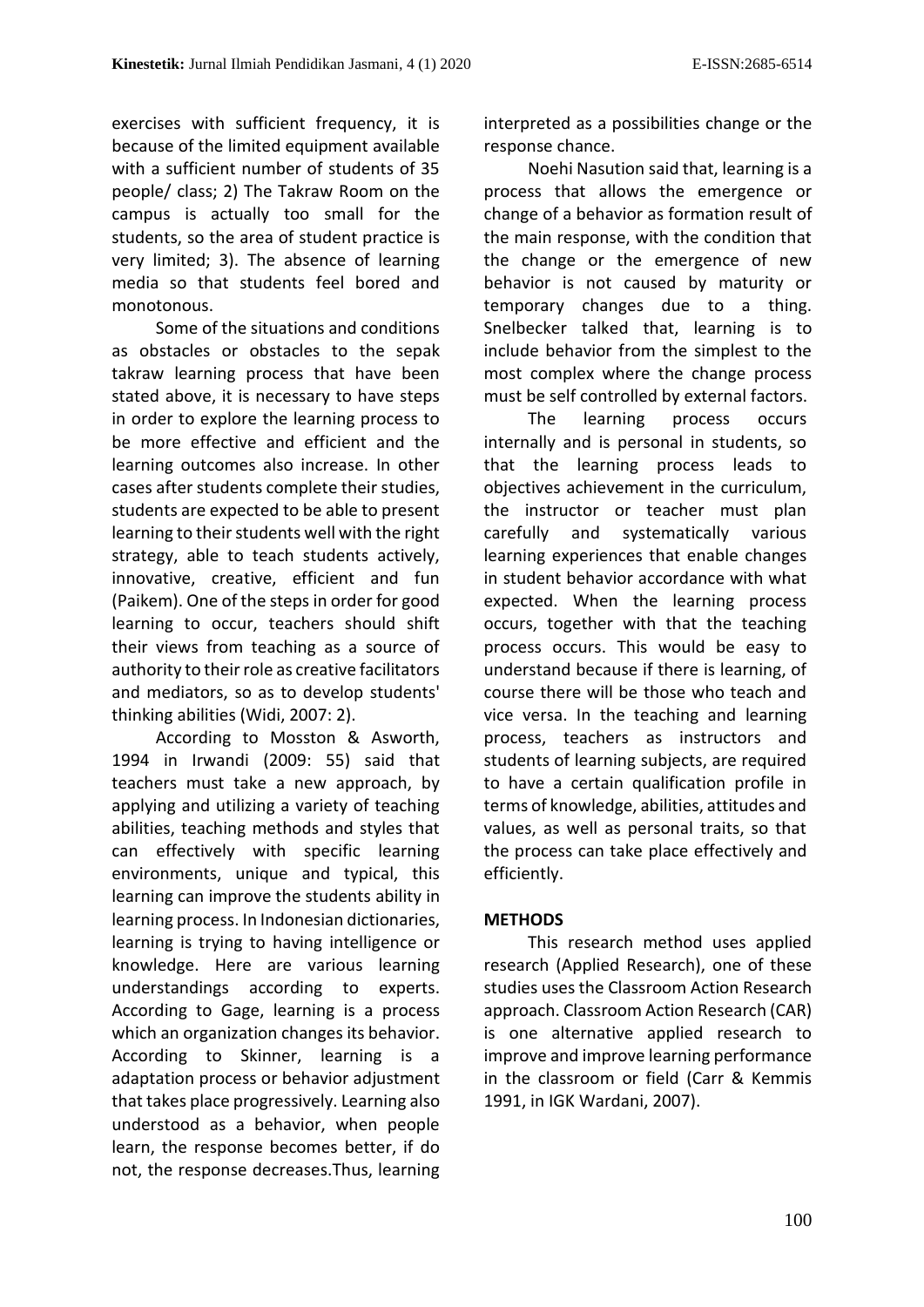## **RESULTS AND DISCUSSION**

Characteristics of Subjects and Research Objects.This study's subjects were 1) the lecturer supporting the Takraw course, which in this case was act as a researcher, and 2) who were given treatment were 7 semester students in 2019 academic year totaling 33 people (27 men and 6 women). The Sepak Takraw course is an elective course in odd semester where the sub-section is kedeng smash so this material must be mastered by Physical Education students.

Students who take this course, all are adults, meaning that physically can support to follow this material properly. Based on experience, the Sepak Takraw course is an elective subject that is less desirable because of the difficulty level in doing the Smash Technique. Good kedeng smash because it takes good technique and continuous repetition in order to do it perfectly. To support learning, the conditions of learning equipment and lecture facilities are quite adequate. In addition to the field that is used, namely Takraw hanging ball, net, and ball.

#### Process and Findings in Pre-Cycle

At the beginning of the activity, the researcher conducted an initial test. This preliminary test or pre-test held to determine the extent of student's abilities in conducting kedeng Smash before applying the application of hanging ball media. From this preliminary data acquisition, it can be seen that most of the students have difficulty doing the kedeng Smash movement, the findings are: learning outcomes of kedeng Smash in male students are better than female students. 27 male students only 6 people or only 10% who succeed in mastering and skilled in the kedeng Smash, while the other 90% of students have not mastered and not yet skilled, but overall in the class, as follows:

1) 90% of students cannot kedeng smash perfectly.

- 2) The movement technique of body dan it's position still rigid, meaning that it is less agile.
- 3) Kedeng smash kicks are less accurate and inaccurate.
- 4) There is no media to facilitate students in doing Smash.

From these initial findings, it was concluded that the difficulties of students in conducting the kedeng Smash were caused by the 4 factors above.Implementation of learning improvement actions.

#### Planning

a. Findings in the pre-cycle used as the basis for researchers to plan research steps. The first step taken by researchers together with fellow lecturers before the action was carried out included identifying data on the results of student skills tests obtained from the initial skills tests as well as observations of the kedeng smash series of assessment factors, namely active or passive students and students who have less and less ability. Formulate problems in learning, then formulate the work patterns of students in learning with the application of hanging ball media in Sepak Takraw. Prepare learning plans, and student observation sheets.

b. As a research planning product, researchers or lecturers have prepared a Semester Learning Plan (RPS) by implementing the hanging ball media. Learning in cycle 1 is presented in 2 meetings (sub-actions).

Implementation of Action

The first cycle of learning activities, the first meeting held on Monday, June 26, 2019, and the second meeting on July 3, 2019 each presented for 2 lesson hours (2x50 minutes). The application of hanging ball media is presented in the form of training groups, each group consisting of 6 people. Learning Steps using the kedeng smash Instructional Hanging Ball Media:

a) Classically/together students observe the kedeng smash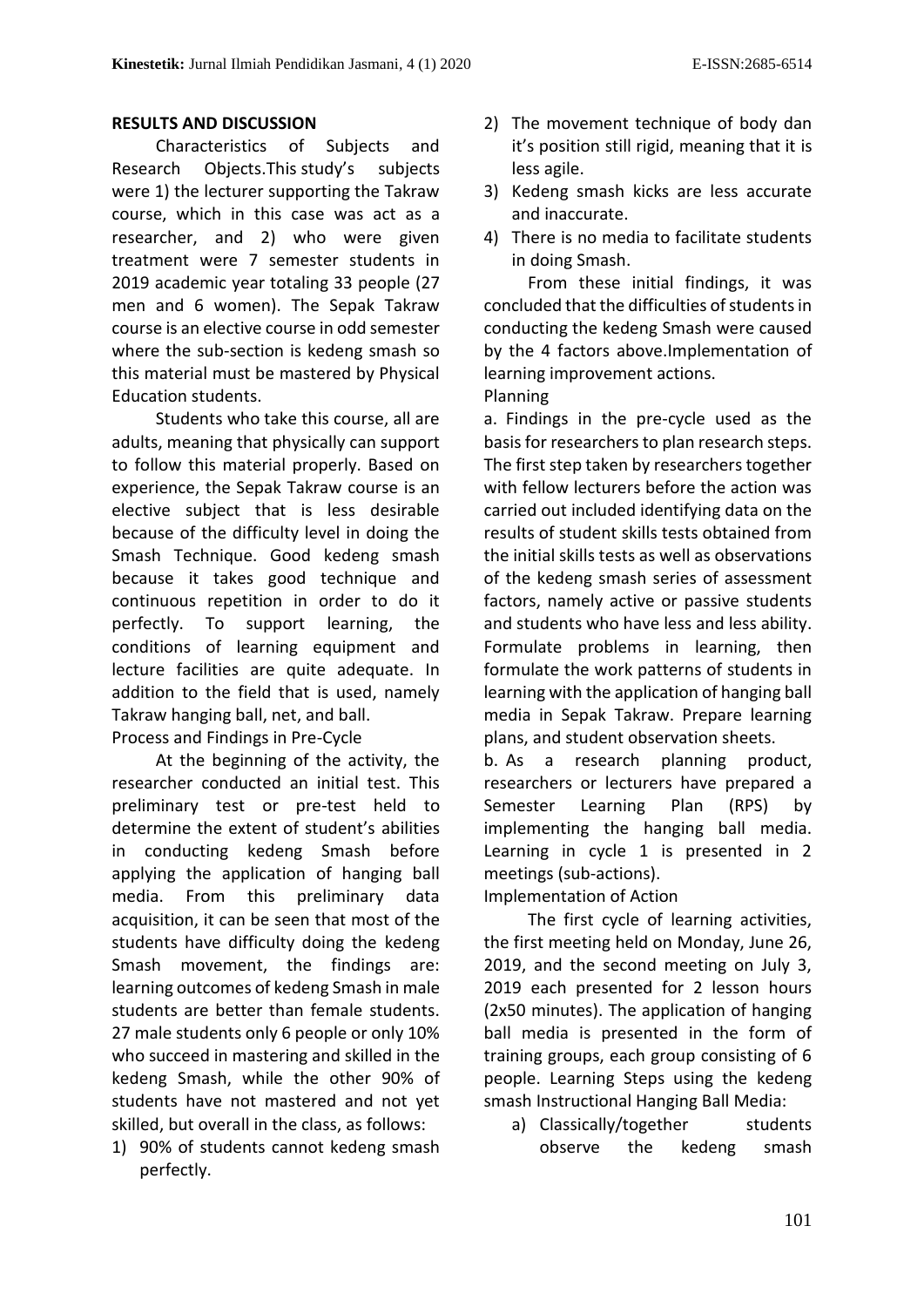instructional video through a hanging ball that is aired via Infokus.

- b) Students observe carefully, and note the important things of each movement from the beginning to the end together.
- c) Each group gradually practices the Kick Technique repeatedly and focuses on doing the kedeng smash during learning.

Observation Results of Cycle 1

- a. During the learning process of the first cycle which was presented in 2 meetings the researchers noted several things, including students being very motivated to do the kedeng smash kick exercise using a hanging ball.
- b. Observation using the lecturer and student observation sheets during learning taken 6 students randomly. Students who are sampled are a representation of all students who represent and show the conditions of learning in the class. Observation of the activities of students and lecturers recorded for 90 minutes at the first meeting with the data in the following table:

| Table 1. Results of observations of the |
|-----------------------------------------|
| effective time of the first cycle of    |
| الممائمين مما                           |

|               | iearning                                                                   |      |                    |  |
|---------------|----------------------------------------------------------------------------|------|--------------------|--|
| Νo            | <b>Student And</b><br>Lecturer<br><b>Activities</b>                        | Time | Percentag<br>e (%) |  |
| $\mathbf{1}$  | <b>Student Activity Is</b><br>Actively Moving /<br>Practicing.             | 25   | 35%                |  |
| $\mathcal{P}$ | Time Used<br>For<br><b>Information From</b><br>Lecturers<br>To<br>Students | 10   | 10%                |  |
| 3             | Time Used For<br>Kedeng Smash                                              | 30   | 30%                |  |
| 4             | Students Waiting<br>(Not Moving) /<br>Waiting For Their<br>Turn            | 5    | 5%                 |  |

|       | Time Used For         |    |     |
|-------|-----------------------|----|-----|
|       | To<br>Lecturers       | 10 | 10% |
|       | <b>Manage Classes</b> |    |     |
|       | Students Free         |    |     |
|       | And Inactive In       | 10 | 10% |
|       | Learning              |    |     |
| Total |                       | 90 |     |

Table 2. Assessment Results Aspects observed from students, pre-cycle

and Cycle 1

|    | 0.1002101   |                   |     |    |
|----|-------------|-------------------|-----|----|
| s  |             | Cycle to<br>Cycle | Yes | No |
|    |             | Pre-Cycle         | 2   |    |
| 1. | Preliminary | Cycle 1           | 3   | 3  |
|    |             | Pre-Cycle         | 2   |    |
| 2. | Core        | Cycle 1           |     | 2  |
|    |             | Pre-Cycle         | 2   |    |
| 3. | Closing     | Cycle 1           |     | 2  |

| Table 3. Assessment Results Observed |
|--------------------------------------|
| aspects of the Lecturer, Pre-cycle   |
| and Cycle 1                          |

| Indicator:     | Cycle to<br>Cycle | Yes | No |
|----------------|-------------------|-----|----|
| 4. Preliminary | Pre-Cycle         | 3   | 3  |
|                | Cycle 1           | 5   | 1  |
|                | Pre-Cycle         | 3   | 3  |
| 5. Core        | Cycle 1           | 5   | 1  |
| 6. Closing     | Pre-Cycle         | 2   | 4  |
|                | Cycle 1           | 3   | ς  |

Reflection of the first cycle

Reflection on improvement is an analysis of the results of the research data collected and the learning process involving a colleague of research members and 3 student representatives, the results of the discussion obtained the following findings:

1. Problems that occur in students, among others: only a small proportion of students still show less attitude seriously, students are still not actively practicing, there are still students who are less concerned about learning activities that are presented with a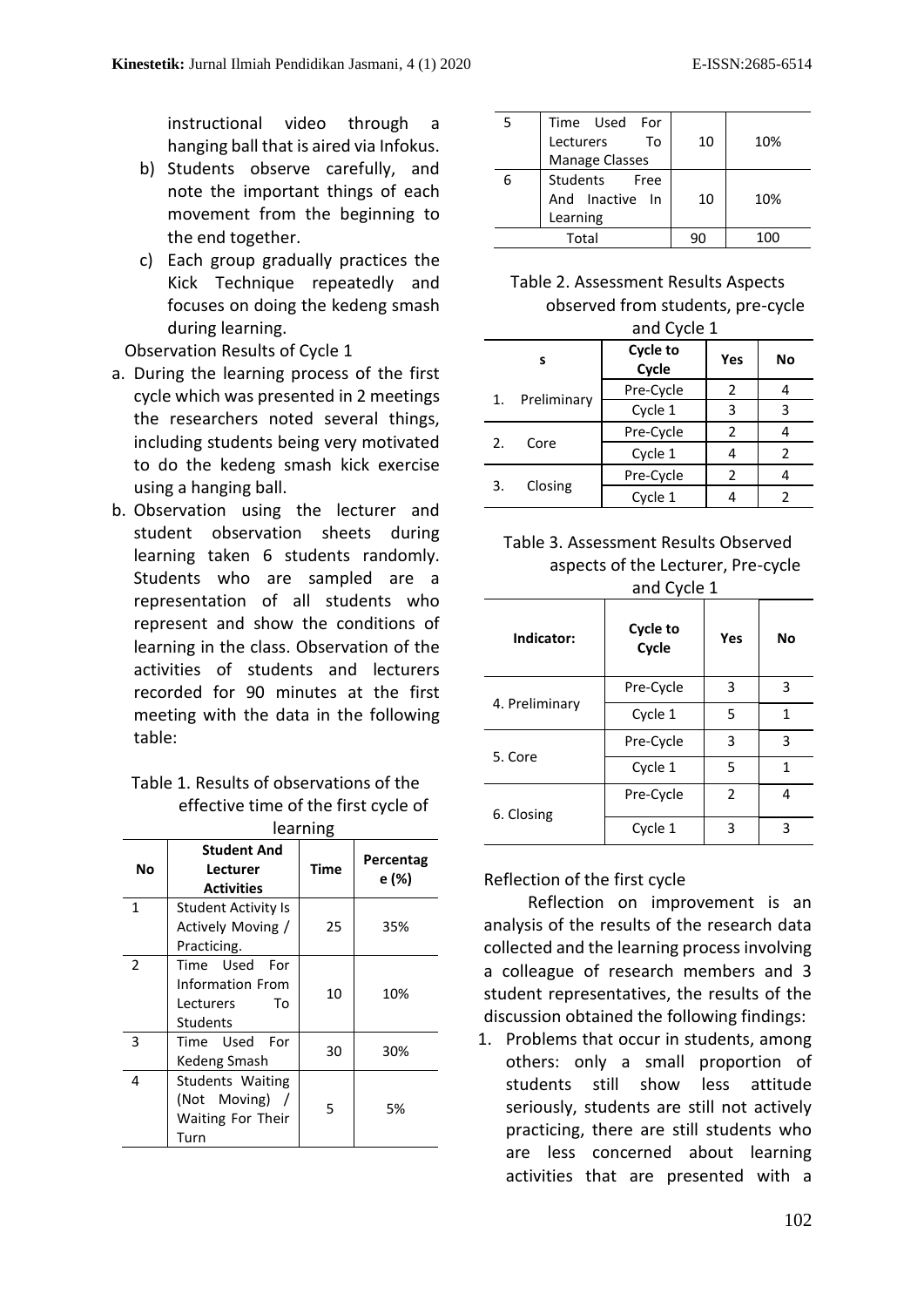hanging ball. According to the table above, the effective time for students to practice is only 35% of 90 minutes of learning, and students are free outside the learning activities recorded for 10%, and the remaining time is used for class management, time waiting for their turn to move, and information from lecturers to students.

- 2. Mastery in learning for students and lecturers in the first cycle when compared with pre-cycle data, has not shown a significant improvement. New improvements occurred in the level of success seen from the observation sheet.
- 3. Although an increase in learning as a whole has not seen a significant improvement but the progress of students. The improvement is shown based on the observation results of students and lecturers in the table above, that:

a) Preliminary aspects observed from students consist of 6 assessments. Follow the learning process Pre cycle Yes (2) and No (4). Whereas the assessment after the first cycle of Yes (3) and No (3) the improvement was not significant enough. b) The core aspects observed from students consisted of 6 assessments, following the learning process Pre-cycle Yes (2) and No (4). Whereas the assessment after the first cycle of Yes (4) and No (2) the improvement was not significant enough.

c) Concluding aspects were observed from students there were 6 ratings. follow the learning process Pre cycle Yes (2) and No (4). Whereas the assessment after the first cycle of Yes (4) and No (2) the improvement was not significant enough. d) The preliminary aspects observed from the lecturers consisted of 6 assessments. Following the learning process Pre cycle Yes (3) and No (3). Whereas the assessment after the first cycle of Yes (5) and No (1) the improvement was not significant enough.

e) The core aspects observed from the lecturers consisted of 6 assessments, following the learning process Pre-cycle Yes (3) and No (3). Whereas the assessment after the first cycle of Yes (5) and No (1) the improvement was not significant enough.

f) Concluding aspects were observed from lecturers there were 6 ratings. follow the learning process Pre cycle Yes (2) and No (4). Whereas the assessment after the first cycle of Yes (3) and No (3) the improvement was not significant enough.

4. Findings Problems that arise in the first cycle: Students and lecturers are not good in the learning process so the improvement results have not been significant.

Second cycle

1) Planning of Second Cycle

- The findings in the first cycle are the researchers' reference for planning the next research steps. The first step is to identify data on the results of student skills tests, the results of observations in the first cycle Then the findings of the problems in the second cycle are of particular concern to be solved in the next learning action.
- Research planning in the second cycle, researchers have prepared a Semester Learning Plan by applying instructional audio-visual video media, presented in 2 meetings (sub-actions).
- The number of members in each group is 6 people (the same as learning cycle 1).
- The number of groups in this cycle is 5 groups.

2) Implementation of Actions

In the second cycle of learning, 2 meetings were held, namely 19 and 26 September 2019, this learning action was carried out for 2 lesson hours (2 x 50 minutes). The application of hanging balls is presented in the form of group exercises done with the following learning steps:

3). Results of Observation of Cycle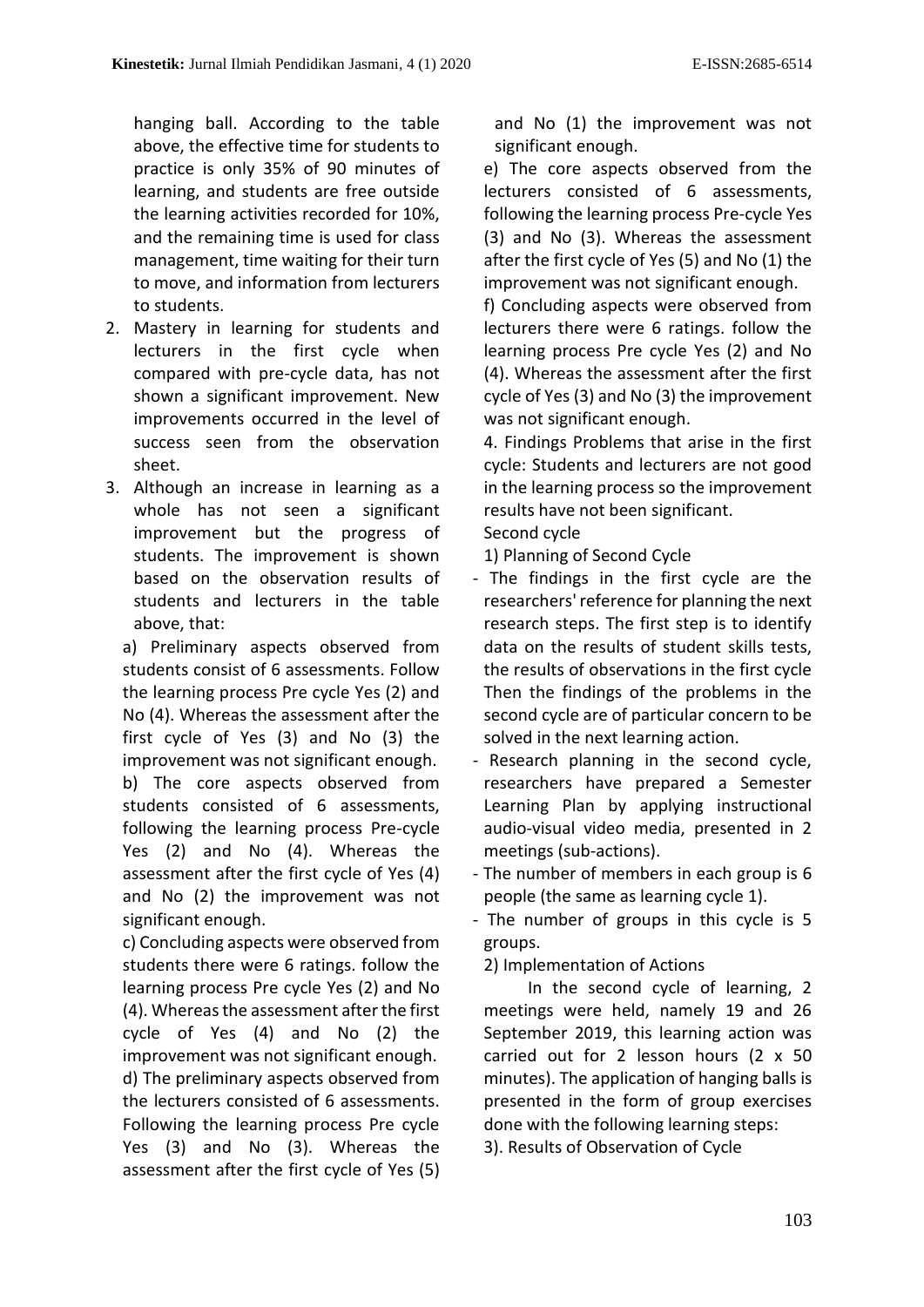- a. During the second cycle learning process which was presented in 2 meetings the researchers noted several things, including students very motivated to do the kedeng smash kick exercise with a hanging ball.
- b. Observation using the lecturer and student observation sheets during learning taken 6 students randomly. Students who are sampled are a representation of all students who represent and show the conditions of learning in the class. Observation of the activities of students and lecturers recorded for 90 minutes at the first meeting with the data in the following table:
	- (1) Classically / together students observe the kedeng smash instructional video through the hanging ball media which is aired via Infokus.
	- (2) Students observe carefully, and note the important things of each movement from the beginning to the end together.
	- (3) Each group gradually practiced the kick technique through the hanging ball media repeatedly and focused on doing the Smash During the learning.
	- Table 4. Assessment Results Observed aspects of students, pre-cycle and

| Indicators:    | Cycle 2<br>Cycle to<br><b>YES</b> |   | ΝO            |
|----------------|-----------------------------------|---|---------------|
|                | Cycle                             |   |               |
|                | Pre-Cycle                         | 3 | 3             |
| 7. Preliminary | Cycle 2                           | 5 | 1             |
| 8. Core        | Pre-Cycle                         | 4 | $\mathcal{P}$ |
|                | Cycle 2                           | 5 | 1             |
| 9. Closing     | Pre-Cycle                         | 4 | $\mathcal{P}$ |
|                | Cycle 2                           | 6 |               |

| UVUE Z           |                          |     |                |
|------------------|--------------------------|-----|----------------|
| Indicators:      | <b>Cycle to</b><br>Cycle | Yes | No             |
|                  | Pre Cycle                | 4   | $\overline{2}$ |
| 10. Introduction | Cycle 2                  | 5   | 1              |
|                  | Pre Cycle                | 4   | $\overline{2}$ |
| 11. Core         | Cycle 2                  | 5   | 1              |
| 12. Closing      | Pre Cycle                | 5   | 1              |
|                  | Cycle 2                  | 6   |                |

| Table 5. Evaluation Results of Observed |
|-----------------------------------------|
| Aspects of Lecturers, Pre Cycle and     |
| Curla 2                                 |

# **Second cycle reflection**

Reflection on improvement is an analysis of the results of the research data collected and the learning process involving a colleague of research members and 3 student representatives, the results of the discussion obtained the following findings:

- 1. Problems that occur in students, among others: only a small proportion of students still show less attitude seriously, students are still not actively practicing, there are still students who are less concerned about learning activities that are presented with hanging ball media. According to the table above, the effective time for students to practice is only 35% of 90 minutes of learning, and students are free outside the learning activities recorded for 10%, and the remaining time is used for class management, time waiting for their turn to move, and information from lecturers to students.
- 2. Mastery in learning for students and lecturers in the second cycle when compared with pre-cycle data, has shown a improvement. New improvements occurred in the level of success seen from the observation sheet.

Although an increase in learning as a whole has seen an increase, but the progress of students. The improvement is shown based on the observations of the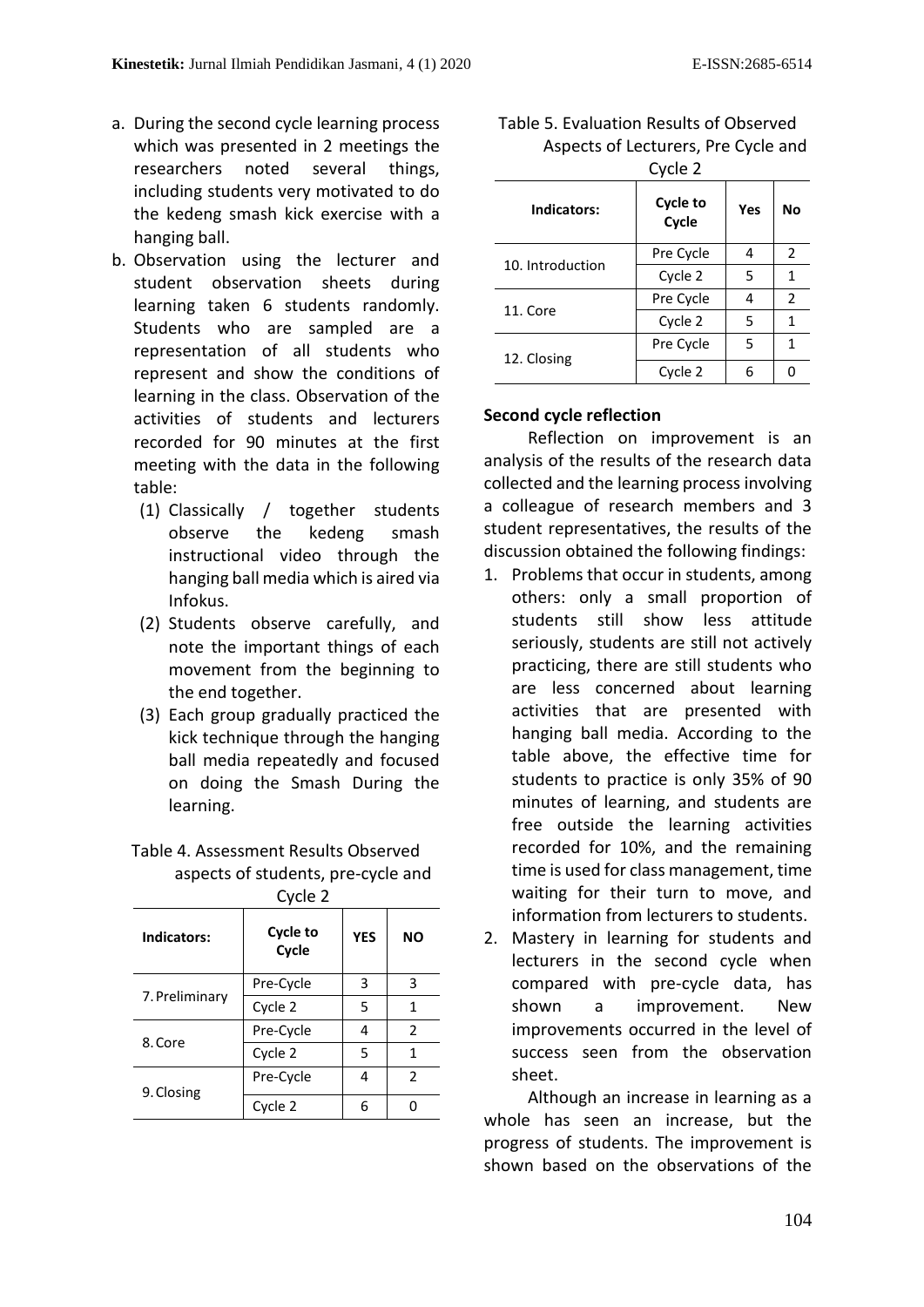students in the table above, that: Although the learning increase has not seen a significant improvement but the progress of students. The improvement is shown based on the results of observations of students and lecturers in the table above, that:

- a. The preliminary aspects observed from students consisted of 6 assessments. Following the learning process Pre cycle Yes (3) and No (3). Whereas the assessment after the first cycle of Yes (5) and No (1) the improvement was quite significant.
- b. The core aspects observed from students consisted of 6 assessments, following the learning process Pre-cycle Yes (4) and No (2). Whereas the assessment after the first cycle of Yes (5) and No (1) the improvement was quite significant.
- c. Concluding aspects were observed from students there were 6 ratings. follow the learning process Pre cycle Yes (4) and No (2). While the assessment after the first cycle of Yes (6) and No (0) the improvement was quite significant.
- d. The preliminary aspects observed from the lecturers consisted of 6 assessments. Following the learning process Pre cycle Yes (4) and No (2). Whereas the assessment after the first cycle of Yes (5) and No (1) the improvement was quite significant.
- e. The core aspects observed from the lecturers consisted of 6 assessments, following the learning process Pre-cycle Yes (4) and No (2). Whereas the assessment after the first cycle of Yes (5) and No (1) the improvement was quite significant.
- f. Concluding aspects were observed from lecturers there were 6 ratings. follow the learning process Pre cycle Yes (5) and No (1). While the assessment after the first cycle of Yes (6) and No (0) the improvement has been significant.

Findings that appear in the second cycle:

a. Students and lecturers are already good in the learning process so that the result is significantly increased.

The results of students observations in teaching and learning process by kedeng Smash through the media of ball hanging in cycle I amounted to 55% of all observations of the teaching and learning process. In the second cycle increased to 85%. While the observations of lecturers in the first cycle were 60% and increased in the second cycle to 85%. So it can be concluded that there is a very significant increase in kedeng Smash learning application through hanging ball media to Physical Education students.

# **CONCLUSION**

## **Conclusions**

Based on the results of research in the chosen subject course of Sepak Takraw, the improvement of the teaching and learning process of Sepak Takraw by kedeng smash through hanging ball media. This research was conducted during Physical Education hours. The research method used was classroom action research (CAR), this research object are physical research subjects about 33 students. This research was conducted in 2 cycles, each cycle consisting of four stages, namely: (1) introduction, (2) main core, (3) closing. The data collected type is qualitative data in the form of observations of lecturer and student activities during the teaching and learning process takes place. Based on teaching observations and learning process on kedeng Smash through a hanging ball on Sepak Takraw. In the pre cycle, cycle I and cycle II, there was an increase in the teaching and learning process in Smash learning for students, in cycle I the observing teaching value and learning process towards students only carried out 10 points or if presented represented 50% of the overall assessment in the learning process and teaching, then in the second cycle the value of observing the teaching and learning process towards students increased to 15 points or if presented presented increased to 80%. While the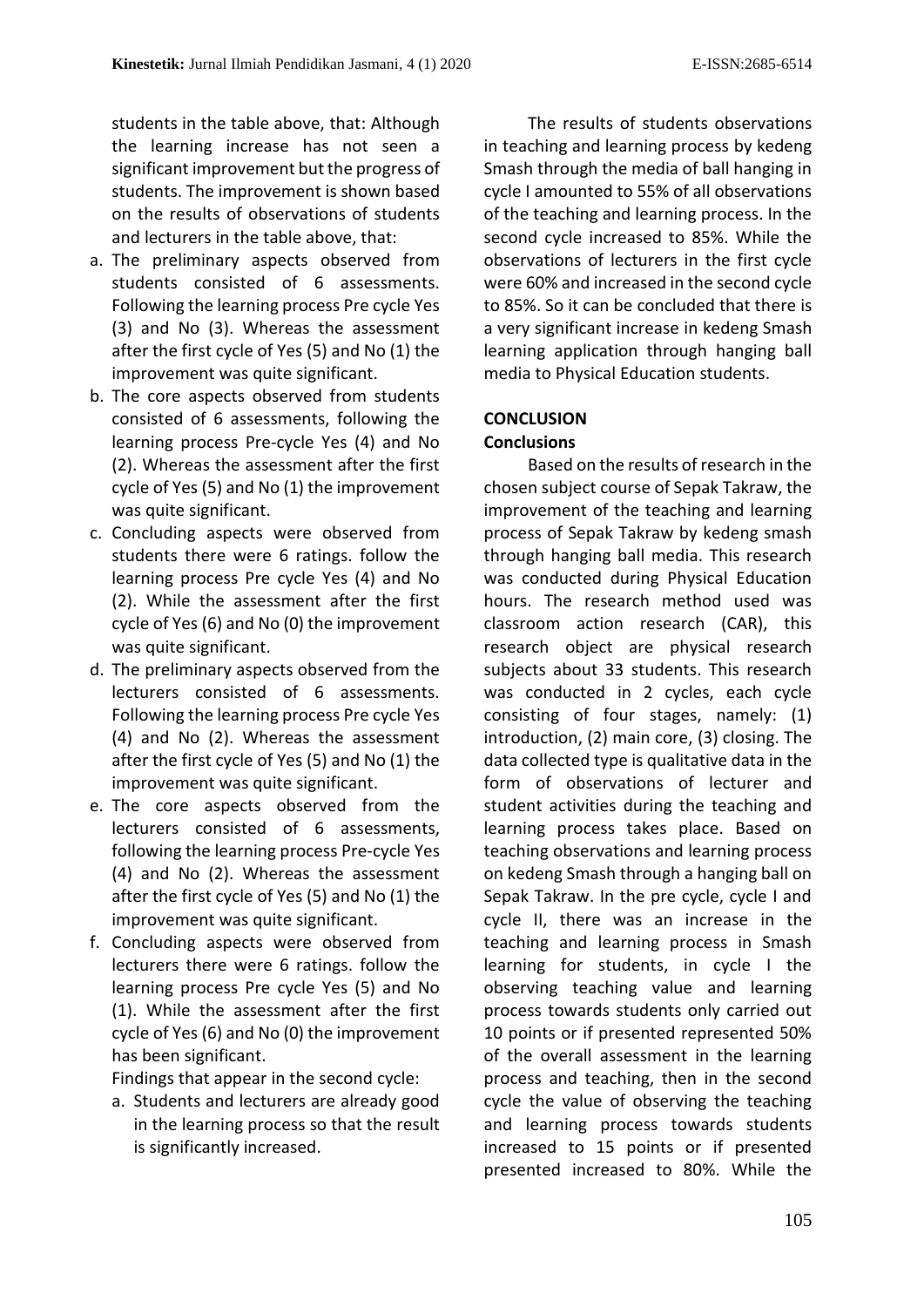teaching process of kedeng smash lecturers also increased, in the first cycle the observation value of the teaching and learning process for lecturers only carried out 12 points or 60% of the overall assessment in the teaching and learning process, then in the second cycle the observation value of the teaching and learning process for lecturers increased to 16 points or when presented to 85%. Thus seen from the pre cycle, cycle I and cycle II above, it can be said that the application of kedeng Smash learning through the hanging ball media can improve the results of the teaching and learning process of students in the chosen course of Sepak Takraw on the UNIB Physical Education campus.

# **Suggestion**

Based on the research revealed above, the researcher recommends the Physical Education teacher/lecturer practitioners and other researchers the following matters;

- 1. For Physical Education teachers/ lecturers who have difficulty in teaching students to improve kedeng Smash in Sepak Takraw through hanging ball media and can modify other media to facilitate students in practicing Smash on Sepak Takraw to improve active and innovative learning processes in improve skills .
- 2. The students should continue to be active in the teaching and learning process, especially in the understanding kedeng Smash in Sepak Takraw.
- 3. For other researchers mush be able to follow up the research into the application of kedeng smash by hanging ball media in Sepak Takraw so that the implementation is successful and better.

# **REFERENCES**

Darwis & Basa. (1992).Olahraga Pilihan Sepaktakraw. Padang : Depatremen Pendidikan dan Kebudayaan

Direktorat Jenderal Pendididkan Tinggi Proyek Pembinaan Tenaga Kependidikan.

- Hamidi,Ahmad.(2007).Sepaktakraw(Konse p&Aplikasi).Bandung:Prodi PJKR UPI.
- Muhammad Muhsin. (2008). Skripsi. Tingkat Keterampilan Bermain Sepaktakraw Mahasiswa PJKR Non Reguler Fakulta Ilmu Keolahragaan Universitas Negeri Yogyakarta. Yogyakarta: FIK UNY.
- Nurhasanah, 2008, Penilaian Pembelajaran Penjas, Jakarta: Universitas Terbuka.
- Pernandes, A., & Sutisyana, A. (2018). Pengaruh Latihan Bola Gantung Terhadap Kemampuan Smash Kedeng Dan Smash Gulung Dalam Permainan Sepak Takraw Pada Atlet Psti Kabupaten Lebong. Kinestetik, 2(1), 89-96.
- Peter Simson,(2008) Teknik Bermain Pimpong Bandung : CV Pioneer Jaya.
- Rusli,Uus. (2009). The world Of Sepak Takraw. Ciamis : PJKR UNIGAL Ciamis.
- Samsudin,(2008) Pemanfaatan Lingkungan dalam Pembelajaran Penjas, Jakarta: Universitas Terbuka.
- Sucipto, B., & Sugiyanto, S. (2017). Upaya Meningkatkan Kemampuan Sepak Sila Melalui Variasi Latihan Berpasangan Pada Permainan Sepak Takraw Siswa Kelas V Sd Negeri 18 Kota Bengkulu. Kinestetik, 1(1).
- Sudrajat Prawirasaputra. (2000). Sepak Takraw. Jakarta : Direktorat Jendral Olahraga.
- Tim Mengajar Sepak Takraw (2006). SepakTakraw, PSTI Sumbar: Padang.
- Toto Subroto, (2008), Strategi Pembelajaran Penjas, Jakarta: Universitas Terbuka.
- Winarno M.E (2004). Pengembangan Permainan SepakTakraw, Disertasi Program Pasca Sarjana Universitas Negeri jakarta: Jakarta.